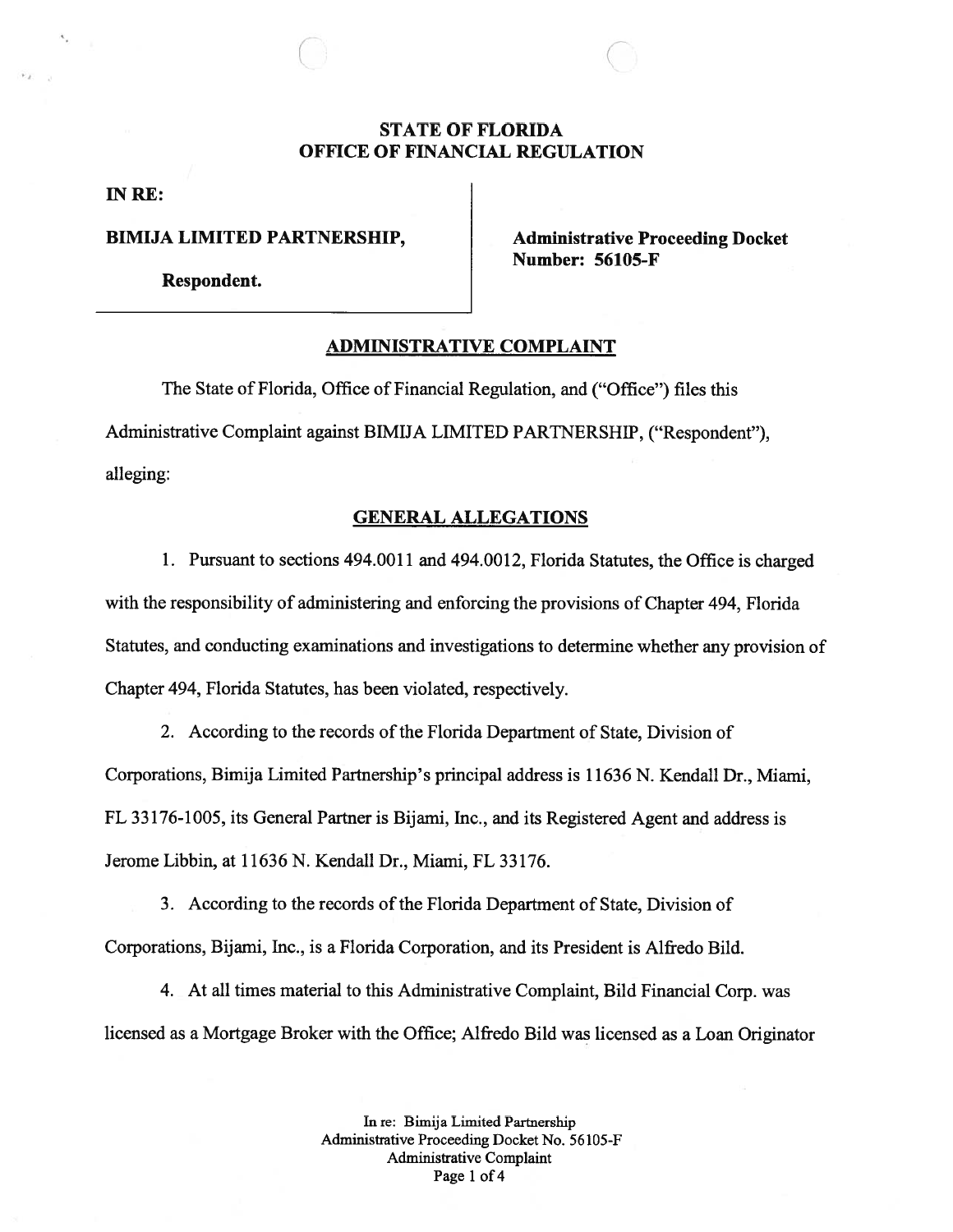with the Office; and the address of record with the Office for both entities was 11636 N. Kendall Dr., Miami, FL 33176.

 $\qquad \qquad \qquad \qquad \qquad \qquad \qquad \qquad \qquad \qquad \qquad$ 

5. At no time material to this Administrative Complaint was Respondent, Bimija Limited Partnership, licensed as <sup>a</sup> mortgage lender with the Office of Financial Regulation.'

6. On or about April 15, 2014, the Office commenced an examination (#52339) for potential unlicensed mortgage lending activity.

7. Section 494.00255(2)(f), Florida Statutes, provides that the Office may impose an administrative fine of up to \$1,000 per day, but not to exceed \$25,000 cumulatively, for each day that an unlicensed person acts as <sup>a</sup> mortgage lender.

8. Between September 20, 2012 and February 12, 2014, Respondent acted as <sup>a</sup> mortgage lender by making mortgage loans in five transactions without being licensed.<sup>2</sup> Thus, Respondent conducted unlicensed activity over <sup>a</sup> period of 511 days.

9. Based upon the foregoing, Respondent's unlicensed activity as <sup>a</sup> mortgage lender is <sup>a</sup> violation of section  $494.00255(1)(p)$ , Florida Statutes, which is a violation of section 494.00255(1)(u), Florida Statutes, for failing to comply with <sup>a</sup> provision of Chapter 494 Florida Statutes, or its related rules.

WHEREFORE, BIMIJA LIMITED PARTNERSHIP, is hereby notified that the Office intends to enter an Order imposing <sup>a</sup> fine of \$25,000, and/or imposing other penalties that may be provided for in Chapter 494, Florida Statutes, including an order to cease and desist acting as <sup>a</sup> mortgage lending until or unless licensed as <sup>a</sup> mortgage lender.

Page 2 of 4

<sup>&</sup>lt;sup>1</sup> Section 494.00611, Florida Statutes, provides that each person who acts as a mortgage lender must be licensed.

 $2$  The name of the borrowers and the origination date of the mortgages will be provided to Respondent in a separate document entitled Attachment "A".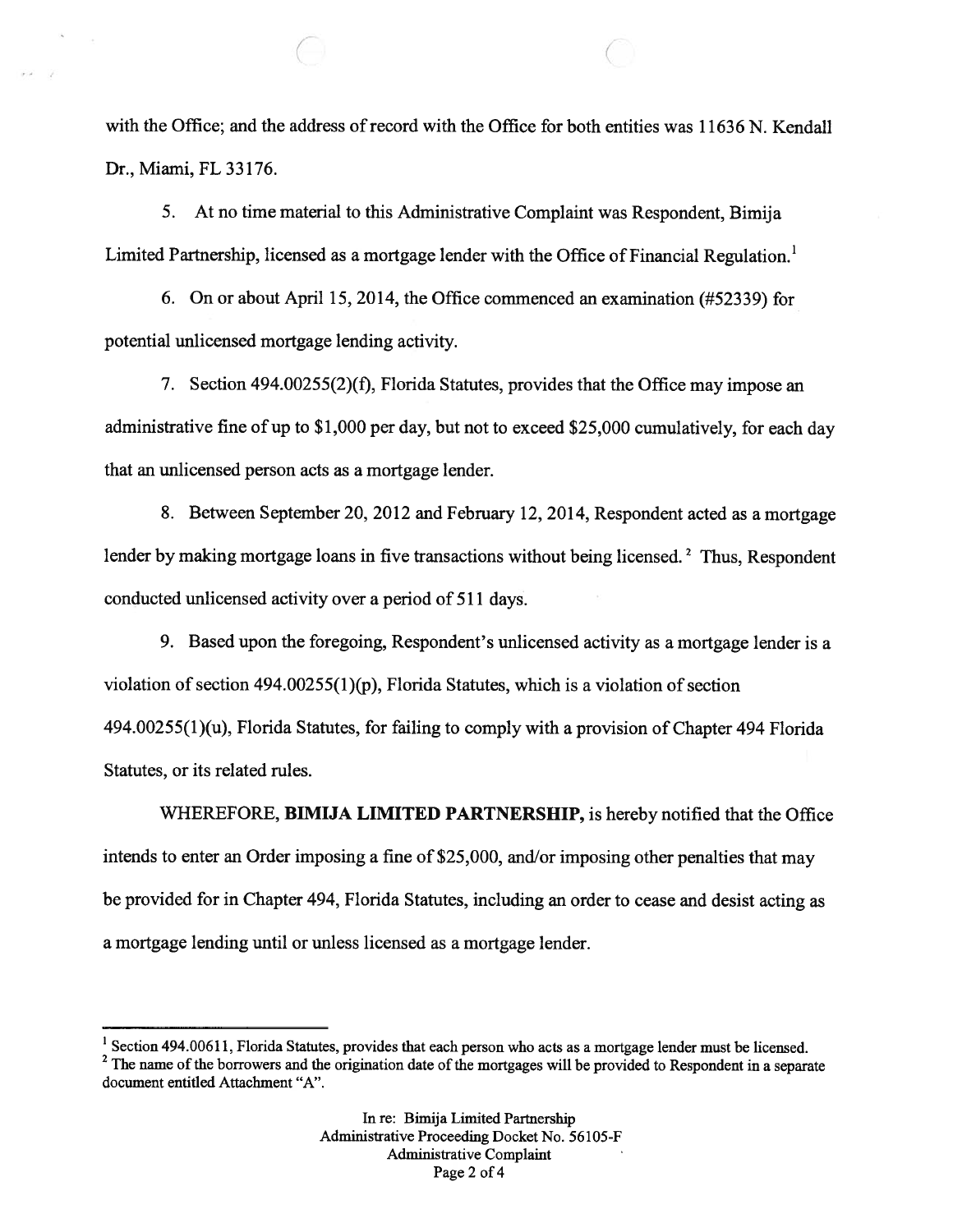### NOTICE OF RIGHTS

C

Respondent is entitled to be represented by counsel or other qualified representative.

Respondent also has the right to reques<sup>t</sup> <sup>a</sup> hearing pursuan<sup>t</sup> to sections 120.569 and 120.57, Florida Statutes. Such reques<sup>t</sup> must comply with Rules 28-106.2015 and 28-106.104, Florida Administrative Code. An Election of Proceeding form is attached for your convenience.

Any such reques<sup>t</sup> must be filed as follows:

| <b>By Mail or Fax</b>                 | <b>OR</b> | <b>By Hand Delivery</b>          |
|---------------------------------------|-----------|----------------------------------|
| <b>Office of Financial Regulation</b> |           | Office of Financial Regulation   |
| P.O. Box 8050                         |           | General Counsel's Office         |
| Tallahassee, FL 32314-8050            |           | The Fletcher Building, Suite 118 |
| Phone: (850) 410-9987                 |           | 101 East Gaines Street           |
| Fax: (850) 410-9914                   |           | Tallahassee, FL 32399-0379       |
|                                       |           | Phone: (850) 410-9987            |

TO PRESERVE THE RIGHT TO A HEARING, A WRITTEN RESPONSE MUST BE FILED WITH THE OFFICE OF FINANCIAL REGULATION WITHIN TWENTY-ONE (21) DAYS AFTER THE RECEIPT OF THE ADMINISTRATIVE COMPLAINT. SAID RESPONSE MUST BE RECEIVED BY THE OFFICE NO LATER THAN 5:00 P.M. ON THE TWENTY-FIRST DAY AFTER THE RECEIPT OF THE ADMINISTRATIVE COMPLAINT. A FAILURE TO TIMELY RESPOND IN WRITING WILL CONSTITUTE A WAIVER OF THE LICENSEE'S RIGHT TO REQUEST A HEARING AND A FINAL ORDER MAY BE ENTERED WITHOUT FURTHER NOTICE.

You may not make an oral reques<sup>t</sup> for an administrative hearing. With regard to <sup>a</sup> written

request, if you fail to follow the outlined procedure, your reques<sup>t</sup> may be dismissed. Any reques<sup>t</sup>

for an administrative proceeding received prior to the date of this notice is deemed abandoned,

and to be considered must be timely renewed in compliance with the procedure set forth above.

Mediation of this matter pursuant to section 120.573, Florida Statutes, is not available.

In re: Bimija Limited Partnership Administrative Proceeding Docket No. 56105-F Administrative Complaint Page 3 of 4